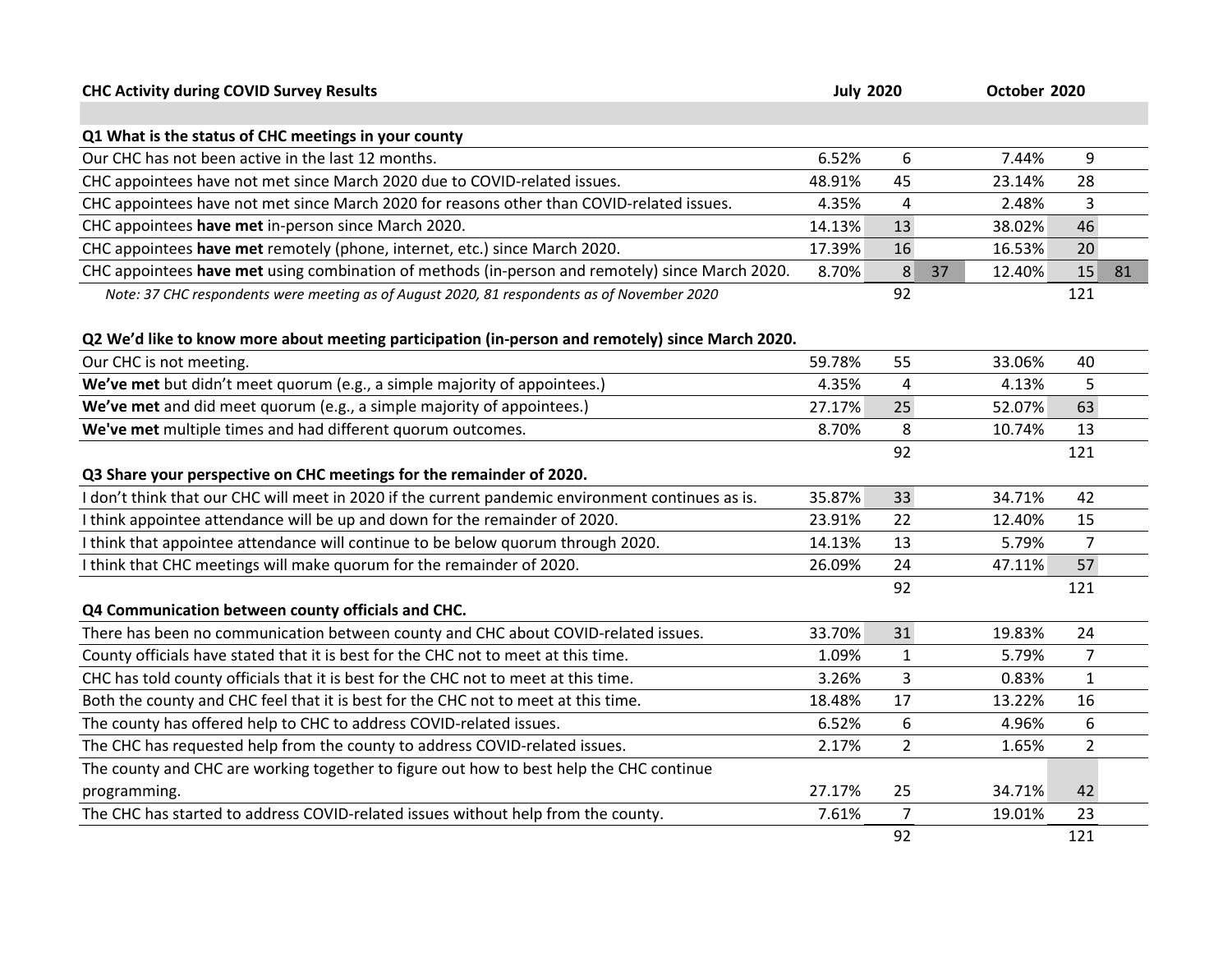| Q5 There are many CHC activities that can be done independently and/or within the confines of current social distancing standards. |  |
|------------------------------------------------------------------------------------------------------------------------------------|--|
|------------------------------------------------------------------------------------------------------------------------------------|--|

| Research efforts                                                                                            | 70.65% | 65 | $\mathbf{1}$   | 76.03% | 92 |                         |
|-------------------------------------------------------------------------------------------------------------|--------|----|----------------|--------|----|-------------------------|
| Working on publications that highlight subject MARKERS                                                      | 21.74% | 20 |                | 23.97% | 29 |                         |
| Working on publications that highlight properties DESIGNATED as historic                                    | 16.30% | 15 |                | 9.09%  | 11 |                         |
| Working on publications that highlight CEMETERIES                                                           | 27.17% | 25 |                | 23.97% | 29 |                         |
| Any other writing related to sharing public history (newspaper articles, books, etc.)                       | 47.83% | 44 | $\overline{2}$ | 40.50% | 49 |                         |
| Website content development                                                                                 | 27.17% | 25 |                | 28.93% | 35 |                         |
| Social media management                                                                                     | 36.96% | 34 |                | 35.54% | 43 |                         |
| Exhibit development                                                                                         | 20.65% | 19 |                | 21.49% | 26 |                         |
| Working to update inventory of subject MARKERS in your county                                               | 22.83% | 21 |                | 25.62% | 31 |                         |
| Visit sites to monitor the physical condition of subject MARKERS in your county                             | 34.78% | 32 |                | 38.84% | 47 |                         |
| <b>Cleaned or repaired MARKERS</b>                                                                          | 16.30% | 15 |                | 28.93% | 35 |                         |
| Working to update inventory of properties DESIGNATED by Texas or the Secretary of the Interior as           |        |    |                |        |    |                         |
| historic (i.e., National Register, Recorded Texas Historic Landmark, or State Antiquities Landmark)         |        |    |                |        |    |                         |
|                                                                                                             | 17.39% | 16 |                | 13.22% | 16 |                         |
| Visit sites to monitor the physical condition of properties DESIGNATED by Texas or the Secretary of         |        |    |                |        |    |                         |
| the Interior as historic                                                                                    | 16.30% | 15 |                | 18.18% | 22 |                         |
| Working to update inventory of CEMETERIES in your county                                                    | 40.22% | 37 | $\overline{3}$ | 43.80% | 53 | $\overline{2}$          |
| Visit sites to monitor physical condition of CEMETERIES in your county for threats or endangerment          |        |    |                |        |    |                         |
|                                                                                                             | 33.70% | 31 |                | 41.32% | 50 | $\overline{\mathbf{3}}$ |
| Provided educational presentations on preservation / history to audiences outside your CHC over the         |        |    |                |        |    |                         |
| Internet                                                                                                    | 8.70%  | 8  |                | 9.92%  | 12 |                         |
| Our CHC is not currently doing the above activities but is active in other ways                             | 11.96% | 11 |                | 10.74% | 13 |                         |
| Our CHC is inactive [Means inactive in general or, as in, has not been participating in above activities .] |        |    |                |        |    |                         |
|                                                                                                             | 4.35%  | 4  |                | 5.79%  | 7  |                         |

Of the activities listed above, the three most popular are highlighted with a gray cell and blue label (1, 2, 3).

We have provided these activities in order of preference (October results) on the next page.